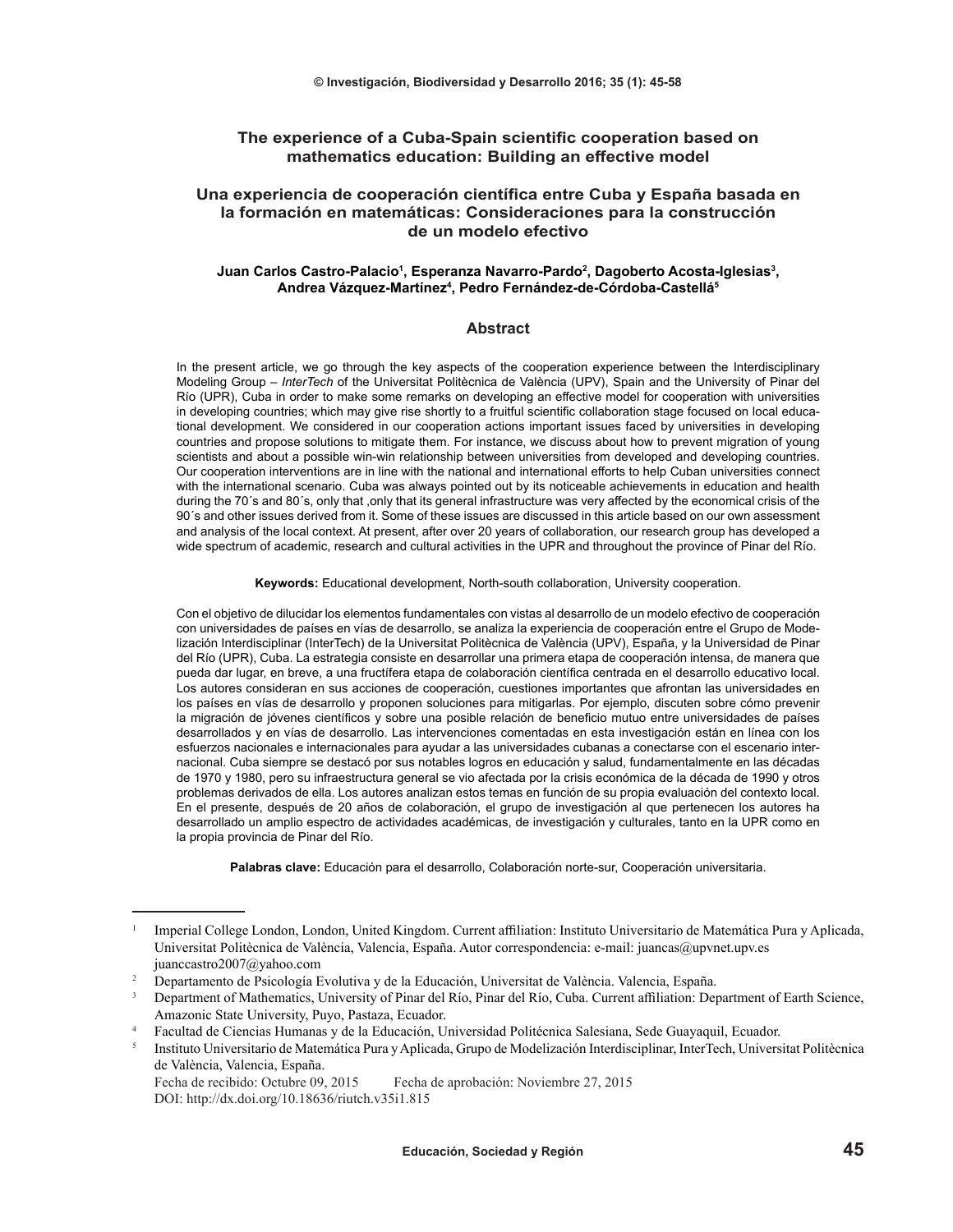## **Introduction**

Spanish institutions have a long history of cooperative work in Latin America. The fact that the Spanish language and culture are shared with most Latin American countries makes such cooperation more feasible.

Cuba was always known by its achievements in Education and Health mainly in the 70´s and 80´s. However, the general infrastructure of the country was very affected upon the collapse of the Soviet Union and its derived consequences are still influencing the national panorama nowadays. For instance, an important number of qualified professionals have left the country in the last two decades. This has been to certain extend the general situation of all the ex-Soviet countries in the last two decades (Takala and Piattoeva, 2012). In spite of the difficult situation, Cuba has made considerable efforts to keep the Educational and Health systems completely free for all Cuban citizens and at a reasonably good level. The Educational System in Cuba is still considered one of the best in the Developing World according to figures provided in the All Global Monitoring Reports by UNESCO.

Upon the economical crisis of the 90´s, Cuba focused even more on the Biomedical Sciences, Pharmaceutical and Biotechnological industry which soon became an important source of income for the country. The National Pharmaceutical and Biotechnology industries are crucial in providing fundamental supplies to the National Health System. However, other research topics were less supported due to the deep economical crisis. Most of research actions were oriented to solve problems related to national key priorities such as Agriculture and Food Industry. Along with this, an important number of teachers, sport trainers, medical doctors were sent abroad to provide professional services around the world, mainly in less favored countries of Latin America and Africa. Besides the solidarity purposes of these actions world-wide recognized, this activity also represents an important source of income for the country.

The history of international university cooperation of Cuba in the post-Soviet era (from 1990) involves a wide range of cooperation actions, most of them made available to the wider audience in the form of final reports (Iberoamerican General Secretariat, 2011). The majority of interventions have been mainly related to the main universities in Cuba, that is, The University of Havana, The Polytechnic José Antonio Echeverría (ISPJAE), The Agricultural University of Havana, The Central University of Las Villas (Santa Clara city), and The University of Santiago de Cuba. The smaller universities have been relatively less involved. The cooperation activities have included international training courses, scholarships (Master and PhD), support to carry out local training activities, improvement of the general infrastructure of the institutions, scientific cooperation, among others. Most of these actions have been developed in the framework of the priorities set out in the Cuban educational policies for science and education.

The decrease of the budget for educational cooperation has been a global phenomenon in the past decade. Wagner (2011) discussed about UNESCO as an international agency leader in literacy and its challenges in times of restricted budgets. A great part of the financial support for such cooperative work in Latin America has come from the Spanish Agency of International Cooperation for Development (AECID). The cooperation activities in Education, Culture and Development are included in the three priorities of this Agency along with Rural Development and Climate Change and Habitat (AECID, 2015). Nowadays, however, institutional funding for cooperation has been drastically reduced and, in tandem with this, there has been a severe weake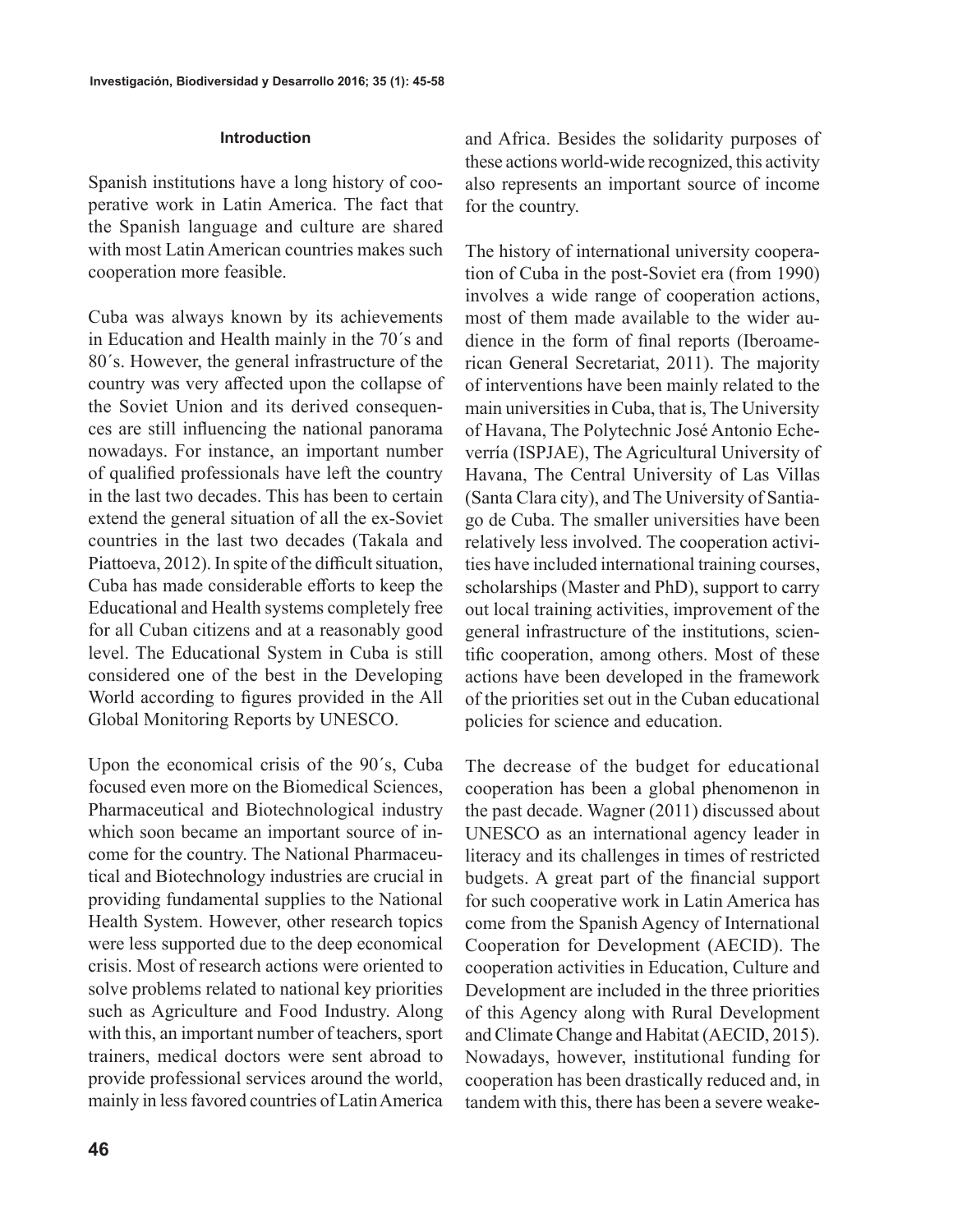ning of many related institutional mechanisms.

In this difficult context, we are progressing with our cooperative work in Cuba. This work began in 1996 with informal and isolated actions that gradually gave pass to a more organized strategy in 2009. Cuba is very close to Spain in terms of culture. In fact, most Cuban people have Spanish ancestry. This is an advantageous situation in the context of cooperation. Another advantage is the fact that the educational level in Cuba is high with respect to other countries in Latin America, notwithstanding the fact that its educational sector was very much affected by the economic crisis arising from the collapse of the Soviet Union in the 1990´s. A great deal of Cuba's scientific and technological activity, as well as of its higher level postgraduate education, was until that time carried out in the framework of relations with the former Soviet Union (Takala and Piattoeva, 2012).

InterTech (www.intertech.upv.es) is a multidisciplinary research group, composed mainly of researchers and professors from two Spanish universities, the Polytechnic University of Valencia (Universitat Politècnica de València; UPV) and the University of Valencia (Universitat de València; UVEG). On the other side, the University of Pinar del Río "Hermanos Saíz Montes de Oca" is located in the most western part of Cuba, in the province of Pinar del Río, a region characterized by its biodiversity, extensive pine forests and agriculture. UPR's mission includes meeting the higher education needs of the province of Pinar del Río, which has a population of 589.021 inhabitants (National Office of Statistics of Cuba, 2015).

These groups first made contact in 1996 during the visit of members of the Applied Mathematics Department of the UPV to several Cuban universities as part of the academic support of a Master's degree in Advanced Mathematics for

Engineering. The University of Pinar del Río was among those Cuban universities enrolled for this program. From that moment and for the ensuing 12 years, there was a continuous cooperation in Science and Academic Programs between both entities, essentially covered by the following three projects which were financed by the Cooperation schemes of the Spanish government: (1) Cooperation project for the academic upgrade and technological support of the University of Pinar del Río (UPR), Cuba entitled "Formative actions of support to teaching infrastructure and research activities in the UPR. Formation of pre-university teachers (UPV-2001/2004)"; (2) Cooperation project in UPR, Cuba entitled "Specific actions in the areas of Mathematics and Physics (UPV-2006)"; and (3) Cooperation project entitled "Formative action for the support of the teaching infrastructure and research activities of UPR, Cuba (financed by the Spanish Agency for International Cooperation and Development in 2008)". These projects allowed the updating of teaching and research infrastructure of the Physics and Mathematics Departments of the UPR. At the same time, technical support to multiple postgraduate programs and research projects was provided.

Some of the activities carried out under the coverage of the aforementioned projects include: Postgraduate courses for technical disciplines with teaching and research focus; technological, scientific and pedagogical support for the academics participating in the courses; upgrading of computer infrastructure, and donation of printed material to guarantee consistency of course content in future years; supervision of PhD and Master Degree theses; editing of textbooks and scientific papers written by Cuban professors; organization of Conferences on Teaching and Research in Engineering; and Financial support to the mobility of the academic staff of both universities to participate in academic and research activities. Throughout years of cooperation, the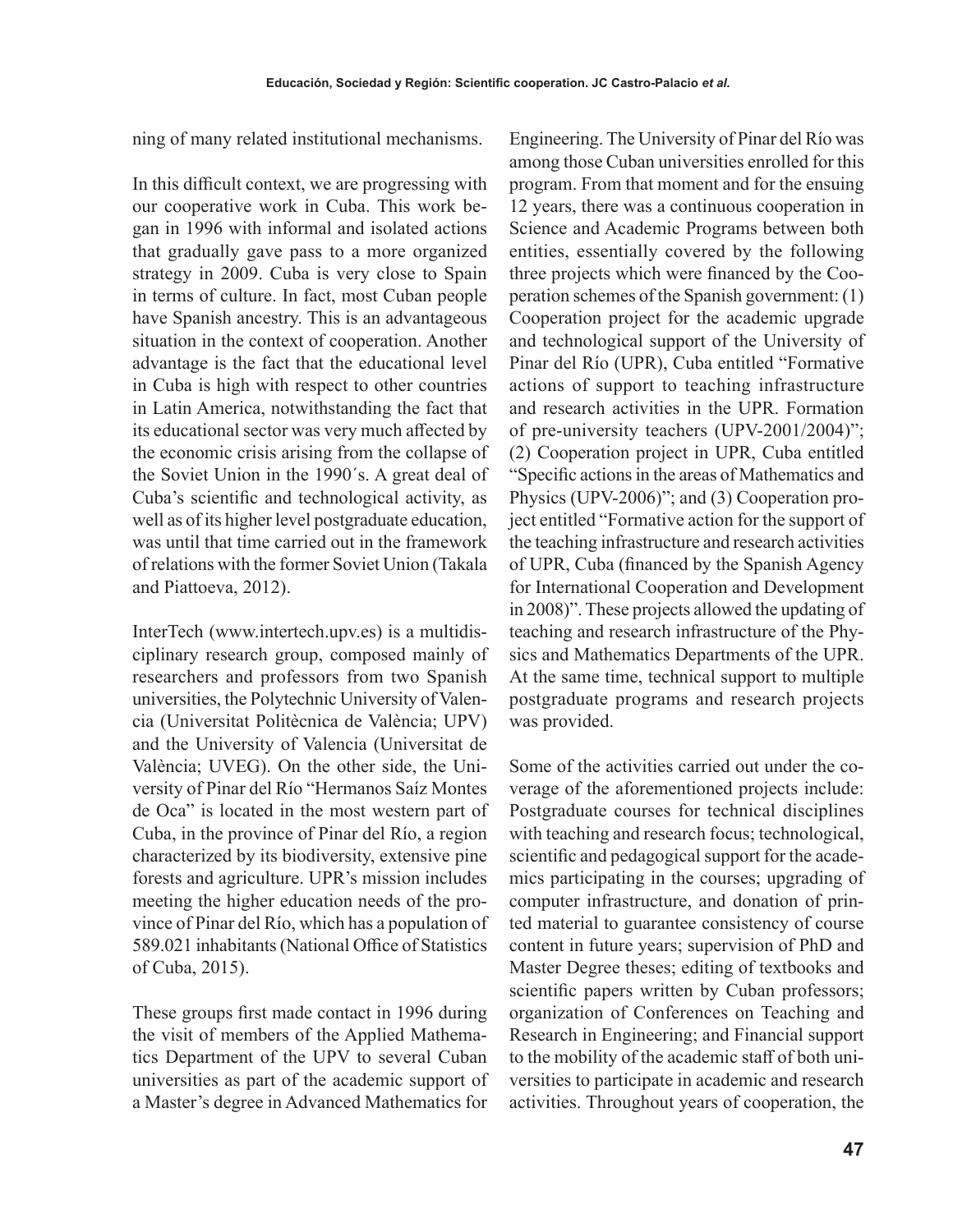diverse material donated to Cuba has also reached the people of the region. These donations have included hospital equipment and material for some of the health centers of the province.

Although the fact that the years 1996 to 2008 saw a lot of cooperative work among professors and researchers from both universities, this period was characterized by rather *isolated efforts* and *spontaneous activities* with *point effectiveness*, without following a *global cooperation strategy*. In the present article, we focus on the period from 2009 to the present when a new scenario emerged, and a formulation of a global cooperation strategy was possible.

In this article we go through the key aspects of our cooperation experience with Cuba aiming at the establishment of a more effective model which could be extrapolated to the context of other research groups in developed countries willing to work along with universities in developing countries.

The outline of the article is as follows. First, we make an analysis of the context at the advent of year 2009 based on the experience gained in the previous period from 1996 to 2008. Later on, the elements of the new scenario and the structural components of our cooperation strategy towards a cooperation model are explained. Subsequently, the main results and two prospective projects are discussed. Finally, some conclusions are drawn.

### **Remarks on the period from 1996 to 2008**

The detailed analysis of the period 1996-2008 allowed us to conclude that if we want to develop a more effective cooperation, our actions should be organized in a global strategy based on the deep knowledge of the local scenario. In the following, we will comment on some items we considered of importance in planning a new period of cooperation.

*Science for curiosity or science for utility?* Science for curiosity or science for utility? From this question a contradiction in the developing countries arises. On the one side, there is an urgent need for solving the primary problems of local development; and on the other, the scientific institutions of the country should be strengthened by means of addressing scientific problems (problems new to Science). The local problems relating to the production of first needs come in most cases from the impossibility of importing or developing the proper technology. The solution of such non-scientific problems is usually not conductive to publications in scientific journals or to any other scientific products. The facing of scientific problems is not a main task of universities in Cuba, but rather of research institutes. Universities are meant to focus on solving problems of the production and services by the aid of the scientific methodology. Cuba counts on a national network of research institutes mainly devoted to pharmaceutical and bio-medical research providing solutions for the needs of the Health System. These institutes also export different biomedical products which serve as an important source of income for the country. The development of biomedical sciences in Cuba is a good example of research on priority (Castro, 2002).

In Cuba the funding of science is mainly concentrated on a narrow group of topics linked to the national priorities for development. Countries with little funding for science cannot afford extensive curiosity-driven science; instead, they must focus as much as possible on utility-and innovation-driven science. Altbach (2007) considered creating research universities focused on national priorities as part of development efforts.

Another interesting discussion is about basic research in developing countries. Although the lack of funds suggests that first needs applied science should be afforded priority, to completely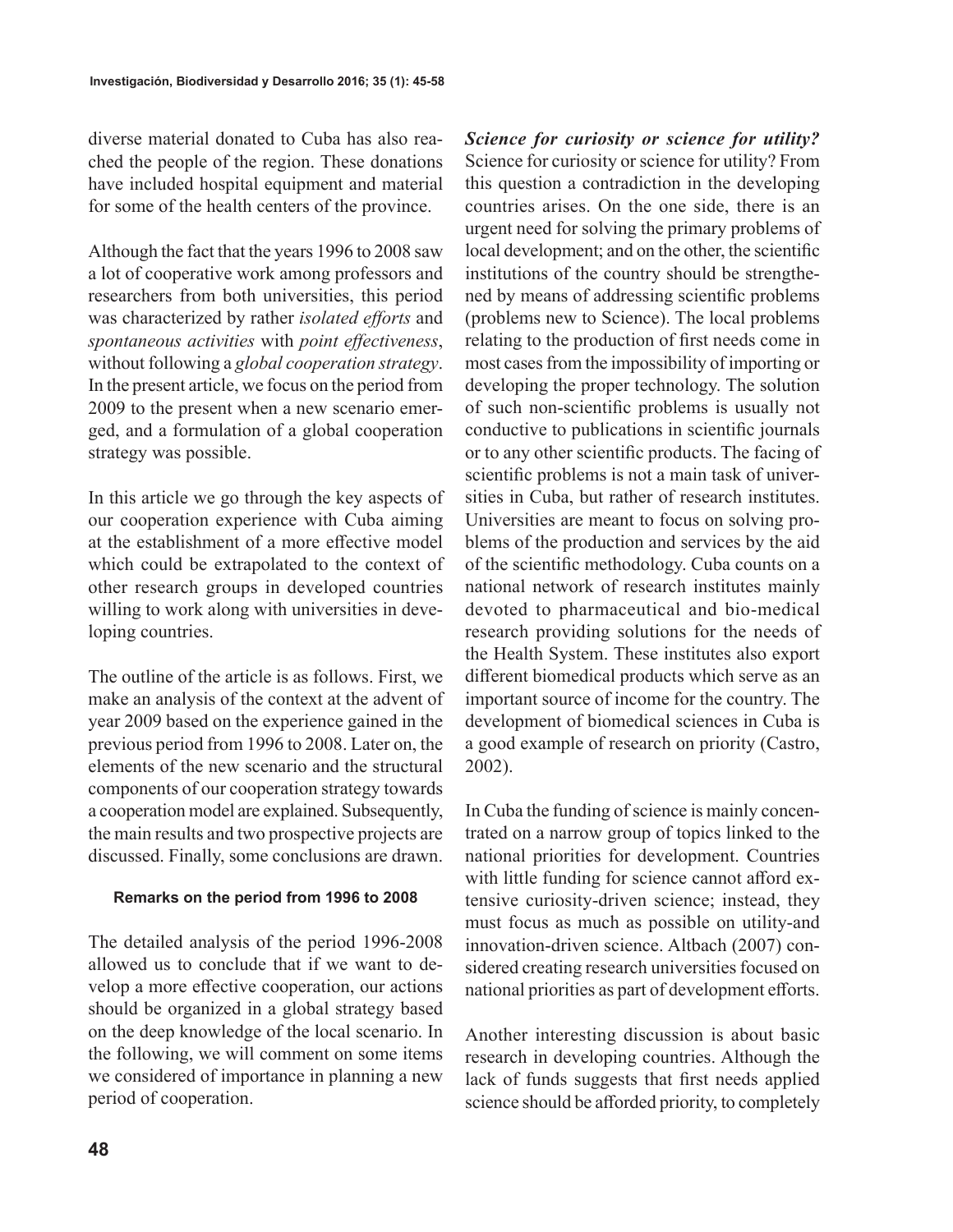neglect basic science research might prove very risky. The value of basic research in relation to innovation and impact on society has been highlighted in a number of publications (Calvert, 2006). The more basic science is performed the more innovations are produced and along with this, the greater the number of patents. Indeed, developing countries should not neglect activity in basic sciences at all because to do so can lead to the gap with developed countries increasing still further. Local actors should be more involved in conceptualization stages of the projects and not only in the application and development stages.

*Need for a new paradigm on doing science in developing countries.* Developing countries cannot follow the rhythms, styles and ways of organization of science of developed countries, which are usually very institutionalized and connected to market needs. There should be a different research agenda for developing countries with respect to developed countries. Developing countries must find their own formulae to focus scientific research on the coverage of primary needs and, in this way, start an increasing development. Altbach (2007) indicated two core elements in this respect: (a) the importance of creating and retaining an academic community; and (b) bringing international trends to the developing country context. New paradigms should be found for the management of science in developing countries.

Although the fact that poor quality of scientific results should not be justified by the unavailability of proper conditions, it is also true that many things can be done to give more opportunities to less favored countries. To think of this is to think of "Cooperation in Science" for development. For instance, the Foreign Agricultural Service of the United States Department of Agriculture has provided support to more than 400 projects in about 90 countries for enhancing the skills of agricultural professionals (FAS, 2015).

The science scenario is very complicated in developing countries since funding is essentially devoted to cover basic needs. Scientific activity cannot be separated from this reality. Those countries investing more funding in research will make the biggest overall progress. This situation leaves the developing countries in a very unfair position in terms of global competition. The pursuit of an answer to this question is a major issue for developing regions. Cooperation agencies of developed countries usually operate under country-specific priority programs when addressing cooperation actions with developing countries. The funding is usually concentrated on priority topics with impact on social development (AECID, 2015).

The way of projecting science in developing countries should not be the same as for developed countries. We think that there is a big problem of reward. Commonly, the only type of science management that is rewarded nowadays is that following the indicators defined in developed countries. New indicators to assess the quality of science in developing countries should apportion a greater weight to the impact of scientific activity on solving urgent problems of development. Important efforts in this direction have been made by the Iberoamerican and Interamerican Network for Science and Technology Indicators with headquarters in Buenos Aires, Argentina (RICYT, 2014).

In the case of Cuba, and differently from other developing countries, many experts agree on the fact that there is a reasonably good organization of the Science National System which prioritizes the country's most urgent needs; nonetheless, this has been deeply affected by the economic crisis, the still insufficient international interchange, and the continuous migration of young scientists.

*Migration of scientists. Young scientists often stay in developed countries after Master or PhD*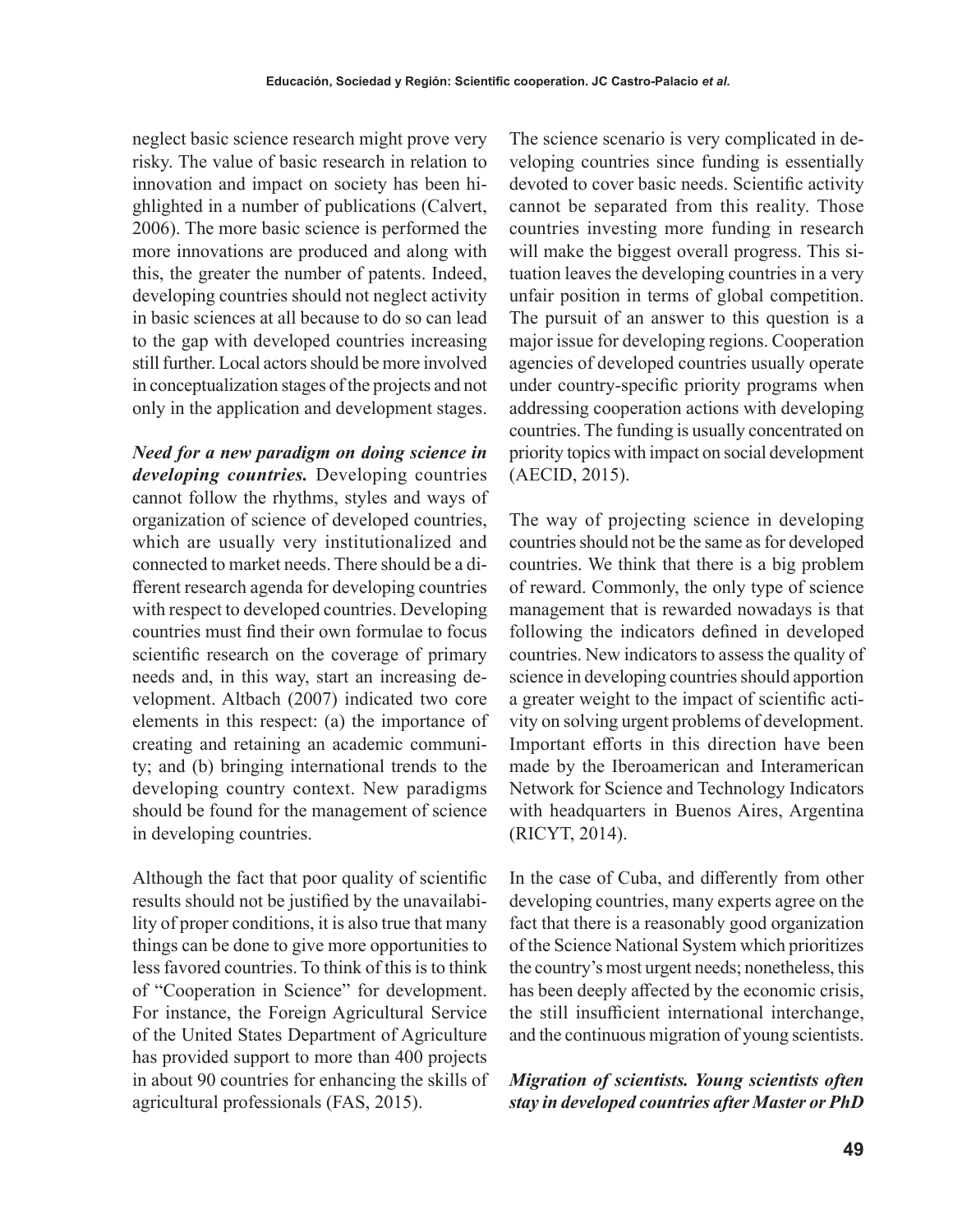*studies.* It is a very common phenomenon that the education and training in developed countries, of scientists from the developing world, leads ultimately to those scientists' migration. We consider that there are many factors which influence this process, with three being particularly powerful: (1) lack of commitment to country of origin; (2) lack of vacancies for these scientists in their home institutions upon return - such scientists usually develop research in areas non-existent in their home countries which are rather of importance for the host country (Mayor and Forti, 1995); and (3) salaries are usually lower in their home countries. New formulae must be created to overcome this difficulty. The gap between developed and developing countries is increasing every year. Brock-Utne (1996) discusses the uneven distribution of resources to higher education between the North and South. Kofi Annan, the ex-Secretary-General of the United Nations, referred to the inequalities in science between developing and developed countries and stressed the major challenges in building bridges across these gaps (Annan, 2003).

A solution to this could be that scientific cooperation projects involving developed countries and developing countries be carried out *in the developing countries* by mutual agreement, or by hiring oversea workforce. In the next section we show how our model of cooperation performs in overcoming this problem. This solution might require the creation of new schemes to establish compatibility between two different systems, with such different characteristics. In developed countries scientific schemes are very well established, indeed institutionalized, usually demanding very specialized professionals in their different fields. On the contrary, science management in developing countries will most probably go through the fostering of local scientific leaders with a wide profile around whom research groups could be built. Annan (2003) indicated that the number of scientists in proportion to population in the developing countries is 10 to 30 times smaller than in developed countries, and that 95% of the new science in the world is created in the countries comprising only  $1/5<sup>th</sup>$  of the world's population. This situation quantifies the big gap between developing and developed countries. Research agendas should not be measured with the same scientific indicators in both contexts (Holmgren and Schnitzer, 2004).

It is critical to develop an effective way to mitigate the migration of qualified scientists from developing to developed countries. Scientific cooperation may be able to contribute to the alleviation of this problem. It is very costly to form a good professional. One important point is that scientists should never lose their connection with the reality they are trained to serve. In this respect, the profile of scientists of developed countries should not be the same as in the developing countries. In the latter, the formation of a PhD student should most probably include skills for writing a research project, working in teams in multidisciplinary environments, or leading a scientific group. In order to pass on the knowledge to new generations, teaching skills may also be required. However, PhD students in developed countries focus on very specific tasks in their research and may not need to consider the loop of science from research to applications which is very well institutionalized in developed societies. In developing countries scientists should understand and take part directly in every step of the loop.

*Crisis of the scientific workforce – a new south-north relationship is required***.** As research funding has decreased in Spain, so the scientific workforce has decreased. Many scientists are migrating due to the lack of job offers in their research areas. A migration outflow of 340.000 people was reported in 2010 (OECD, 2012). At the same time the population ages every year and not so many youngsters seem to be interested in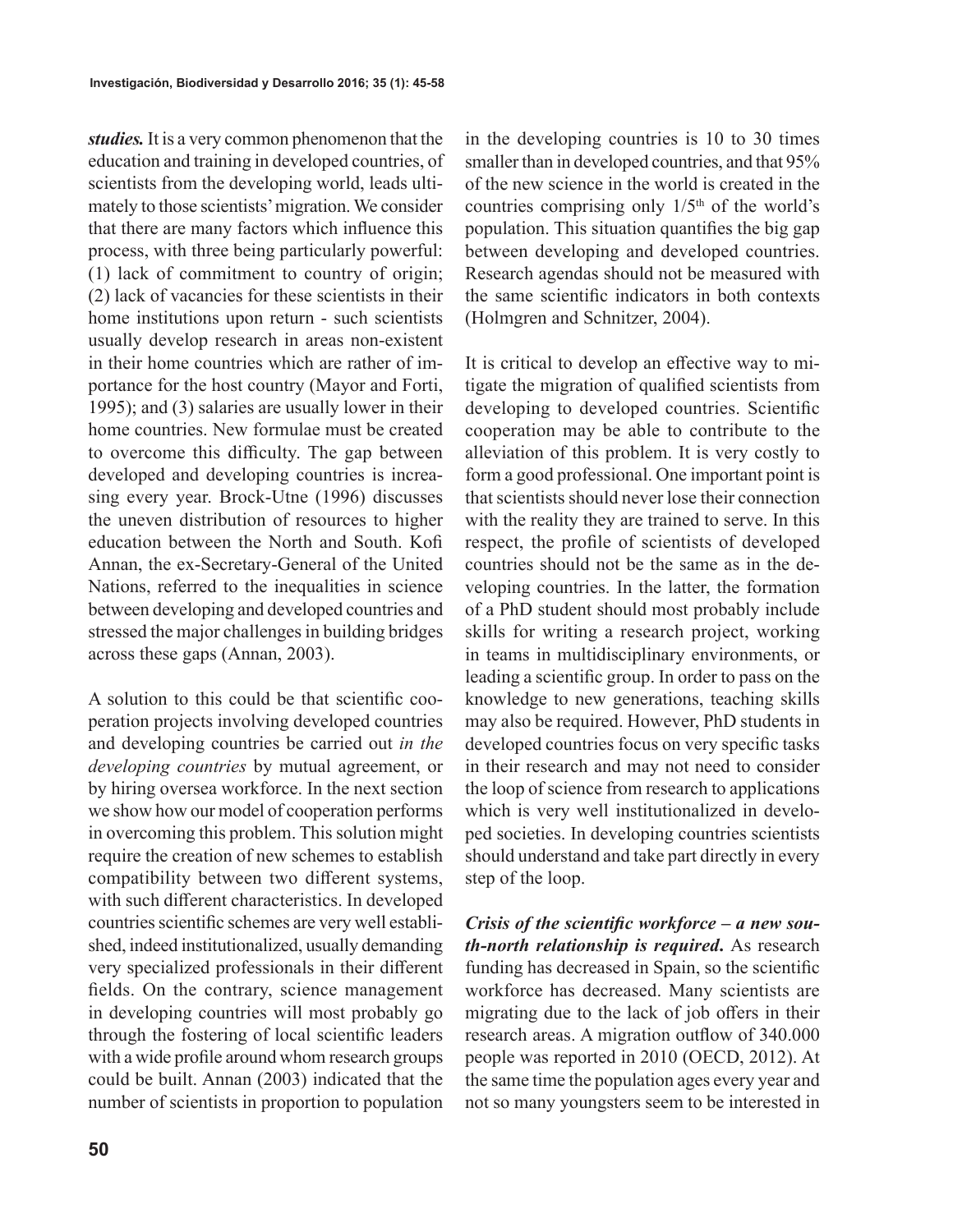studying sciences which is a global trend (QS World University Rankings, 2013).

A means of addressing the needs of both north and south may be through new paradigms of scientific relations with developing countries under mutual and fair agreements. The developed country gains in work force and the developing countries increases the level of their research as a function of the specific needs of its target regions. The model presented in this work goes in that direction.

*Public universities in developing countries***.** In Cuba, universities have a deep relationship with the regions where they are located. By means of undergraduate and postgraduate studies, research, and outreach activities, universities contribute to the preservation, development and promotion of culture in the regions (Higher Education Ministry of Cuba, 2015). This fact is an opportunity that favors cooperation with Cuban universities. From this social commitment, cooperation activities flow more naturally, whether with universities or with the region. The universities in developing countries are often the most important cultural centers in the regions where they are located. There is no other institution with greater regional cultural influence. In this respect, public universities become key targets and mediators of the cooperation activities.

Even when there is a big international debate on the role of higher education in society in general, and in communities in particular, there is general agreement with the notion that apart from teaching and research, universities have a *third mission* (UNESCO, 2008), which is Community Engagement. Correa *et al*. (2012) pointed that community engagement in higher education is a shift beyond the traditional missions of instruction and research. Cooper (2005) also discusses the moral accountability of universities to society and their responsibility in the process of social transformation.

As for research, the role of Cuban universities is to support the scientific priorities of the country and the region where they are settled, and even more importantly to offer scientific solutions to local problems of production and services. The priorities of research activity in Cuba are established by the National System of Science and Technological Innovation coordinated by the Ministry of Science, Technology and Environment.

*Commitment of the parties to the cooperative process***.** In order to secure ongoing involvement and commitment of the local authorities in and to the cooperation, it's recommended the signature of mutual agreements under local and international laws. The establishment of mutual agreements will contribute to the stability of long-term projects.

The success of a cooperative project from the beginning depends on the knowledge of the local context; that is, it depends not only on the specific partner in the process but also on the political, economical and social panorama of the region. Sometimes it is very difficult to get into agreement with the local authorities, and even more difficult to secure a high level of commitment in order to guarantee the effectiveness of the project. In this respect, the development of a cooperative project implies a continuous process of negotiation with the local actors.

*The important role of interpersonal relationships***.** Another key aspect of success in our cooperation activities has been the development of personal relationships of solidarity and fraternity with the local actors. Often local actors can be reluctant to become involved with collaborators from abroad. This is something that has to be handled considering the importance of common interests and personal relationships. In the end, the possibility of helping people in need should be the greatest prize and motivation for collaborators. Interpersonal relationships can keep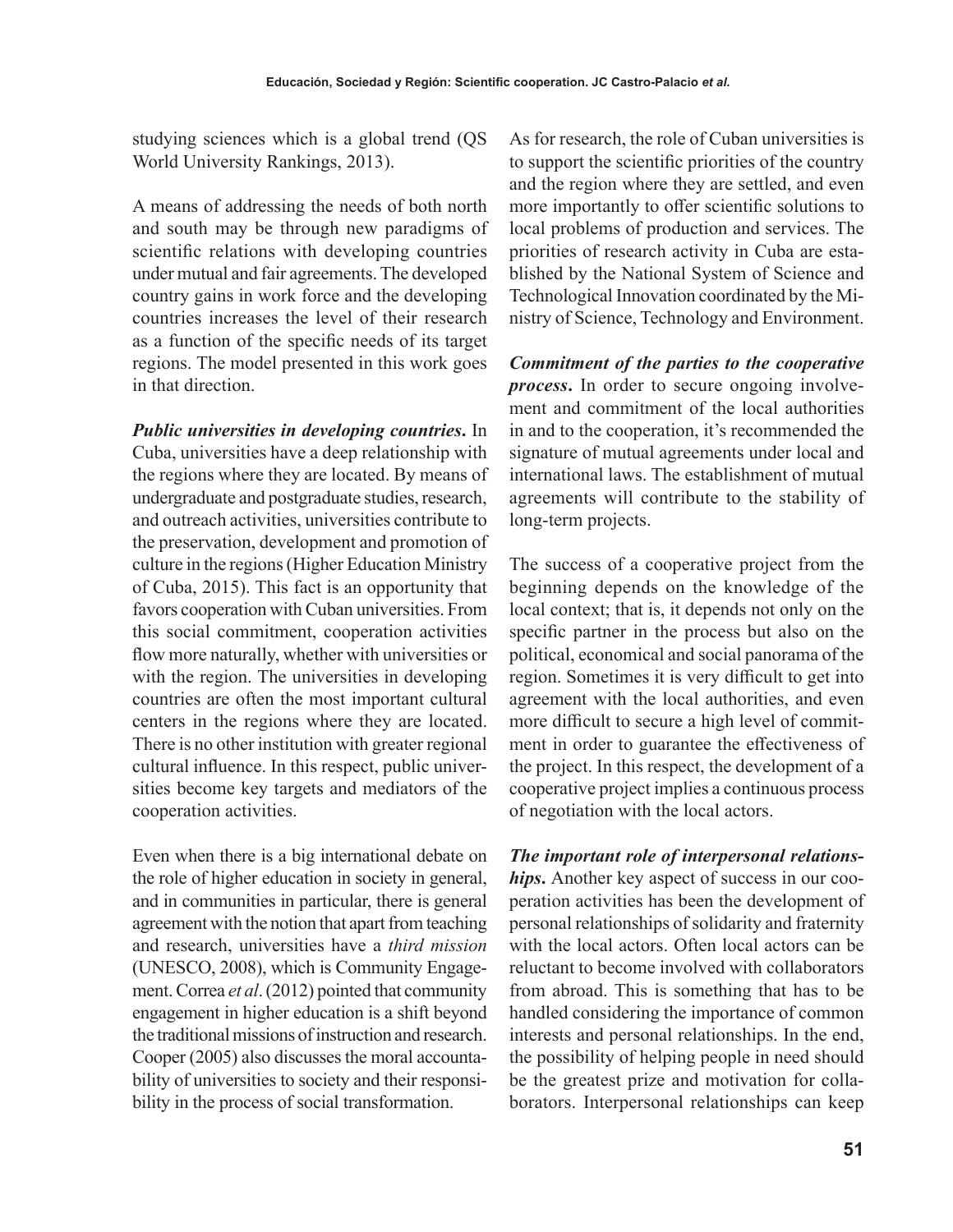cooperative relations alive even in difficult times, for example in cases of funding cuts.

Our experience is that participation in such kind of activities is in itself rewarding for those who are willing to collaborate to others. People usually join such projects informally and without receiving anything tangible in return. However, the development of a cooperative project also demands very strict discipline in the fulfilling of the different tasks. This fact makes the profile of cooperators very singular with respect to the profile of people working for universities or companies since motivations may be very different.

*Increasing feasibility of conducting modeling and simulations in developing countries***.**  Nowadays, availability of powerful computers opens different possibilities as simulation-based research in developing countries. This type of computational research is a low-cost alternative to costly experiments which offers good perspectives for developing countries. New collaborations can be established based upon the possibility that research groups in developing countries undertake modeling and simulation of experiments performed in developed countries.

The possibility of intensive computational modeling and simulation has fostered multidisciplinary research, allowing the addressing of more complicated systems, e.g. biological ones. Nowadays it is possible to construct models which integrate concepts of several disciplines and run simulations on powerful computers. In light of this, most journals have made their scope broader to cover even more multidisciplinary research. One good example of a discipline born on the advent of powerful computers and progress in numerical methods and computational algorithms is Bioinformatics, area in which *InterTech* has developed part of his research. Computer simulations are transversal to all disciplines and offer very good perspectives for scientific roles in developing countries.

The experience of the *InterTech* group in interdisciplinary research is an opportunity in this sense. In developing countries like Cuba, integral solutions to important problems demand a multidisciplinary focus.

*Opportunities at the University of Pinar del Río.* The University of Pinar del Río hosts a significant number of young trainees whom it is expected to become lecturers in coming years. These trainees are recent graduates who hope to go through master and PhD degrees, whilst simultaneously climbing the hierarchy of teaching grades: Instructor Professor, Assistant Professor, Auxiliary Professor and Titular Professor. In order to be Titular Professor, the candidate must hold a PhD degree and show extensive teaching and research skills. This young workforce with a need for scientific and academic development is an ideal setting for academic and scientific cooperation.

# **A new period in the cooperation relationship (2009-present)**

In 2009, a new period in the relationship between *InterTech* and the University of Pinar del Río began, as a new scenario with better chances for a deeper and more integral impact emerged. From 2009 onwards, we have planned and acted on the basis of a global strategy. As follows, we will comment on the elements featuring this scenario and, on the structural components of our cooperation strategy.

*Elements of the new scenario***.** A very important step was taken in 2009 when the University of Pinar del Río and the Polytechnic University of Valencia agreed on signing an intention of mutual Collaboration Agreements taking advantage of an existing framework of bilateral collaboration. These Agreements contain the general items of mutual collaboration interests among which "Cooperation in Science and Academic Programs" was included.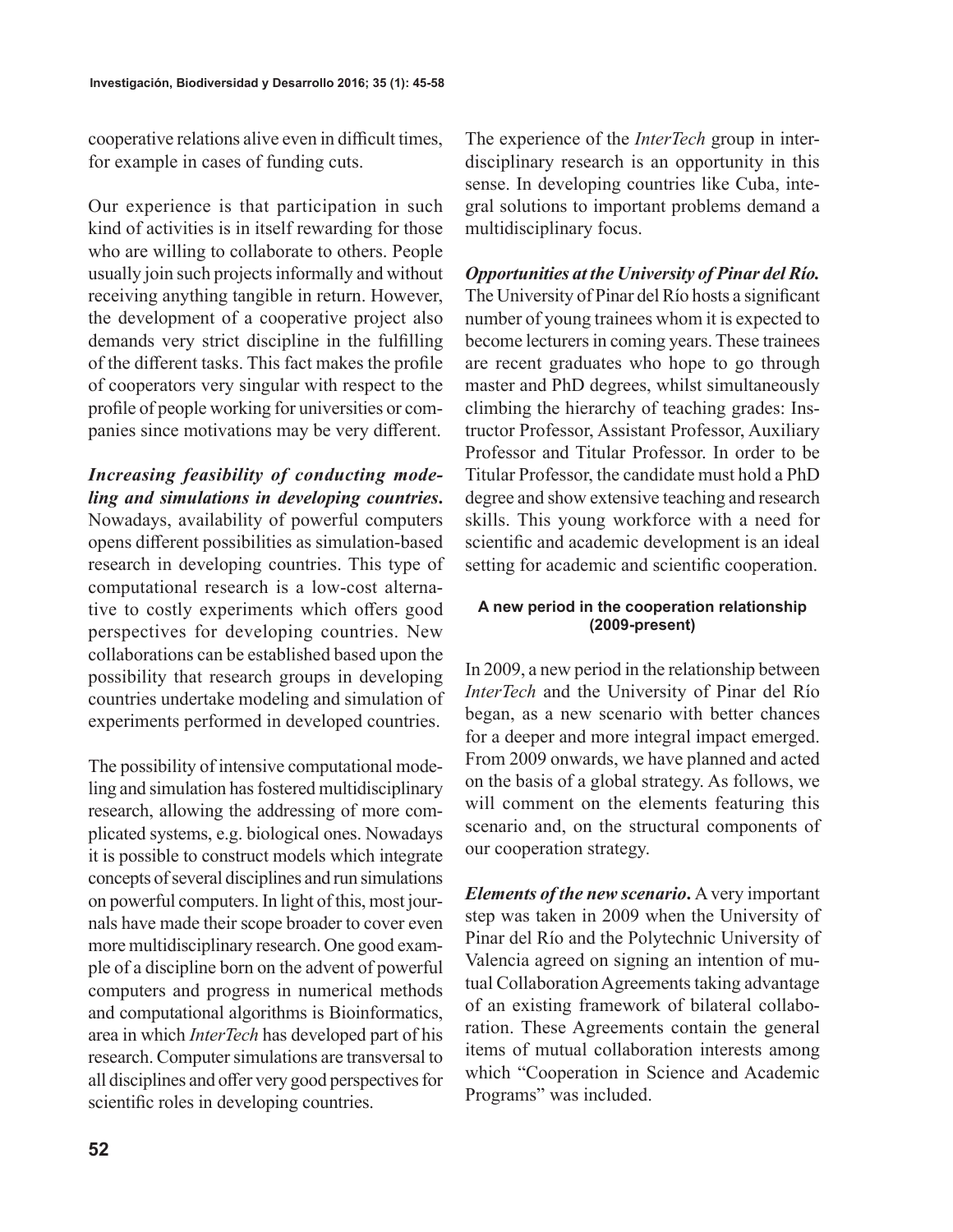In 2009, we also obtained three years of financing from the Government of Valencia (Generalitat Valenciana), Spain, for a project titled "Acciones educativas, deportivas, sociales y sanitarias en la UPR (Cuba)" ["Actions in Education, Sports, Society and Health System in the University of Pinar del Río (Cuba)"] (Final report of Cooperation Project No. 3012/2009, 2012). This project financed multiple postgraduate programs, as well as research and cultural activities.

In 2009, the development of a joint PhD agreement began. The University of Pinar del Río had the need for formation of professionals in Modeling and Simulation Topics in multidisciplinary contexts and with extensive use of computational resources. The *InterTech* group agreed to the supervision of 15 PhD theses on topics of local interest involving modeling and simulation. The PhD students from the University of Pinar del Río engrained in the joint PhD agreement are intended to obtain the PhD degree in Applied Mathematics by the Polytechnic University of Valencia. Most of these topics are related to Engineering and Bioinformatics. The PhD students enrolled in the Program were young trainees of the University of Pinar del Río with a Master's degree in a related area. We will comment more on the features of this Program further down in this article.

Last but not least, an important element of the new situation was the scientific experience of the Interdisciplinary Modeling Group - *InterTech* by the year 2009. After several years of scientific and academic work, *InterTech* group reached 2009 with a scientific maturity. The main topics of the group included the modeling and computational simulation of heat transfer, the simulation of electromagnetic propagation in optical systems, and the optimization of problems in the field of Bio-Systems. By 2009, the *InterTech* group was in a very favorable scientific condition for assuming the supervision of 15 PhD students and

for the development of Academic Postgraduate Programs.

*The structural components of the cooperation strategy.* In Figure 1, a diagram with the structural components of our cooperation strategy is shown. These components are as follow: *InterTech* group (UPV), *InterTech*-UPR (a mirror research group at the University of Pinar del Río), Non-governmental organization (NGO) *"Inter-Tech Cooperación"*, a Linking Office and the funding from the Central and Regional Governments of Spain. The management of the interplay of these components is the major challenge.

The University of Pinar del Río is for us a fundamental mediator in facilitating our actions in impacting the university itself and region as a whole. As stated earlier in this article, public universitie in developing countries play an important role as main cultural institutions in the territories. The mission of the universities includes the direct attention to the Academic Formation and Science needs in the territories where they are located.

For fluid communication and feedback from the local scene, a Linking Office was created. This Office is peopled by a team with members of both entities involved in this project. It was settled in the University of Pinar del Río, that is, the place where actions were carried out. Its mission is to register and control all the information generated during the cooperation actions as well as to have full knowledge of the local procedures in both settings for advisory purposes. Furthermore, this Office plays a major role in dealing with the excessive bureaucracy which may exist in the management of the scientific activity (Figure 1).

The core of the collaboration with the University of Pinar del Río is the *InterTech-UPR Research Group* officially founded in 2010. This is a mirror group of *InterTech* group at the Polytechnic University of Valencia. As in the latter, the group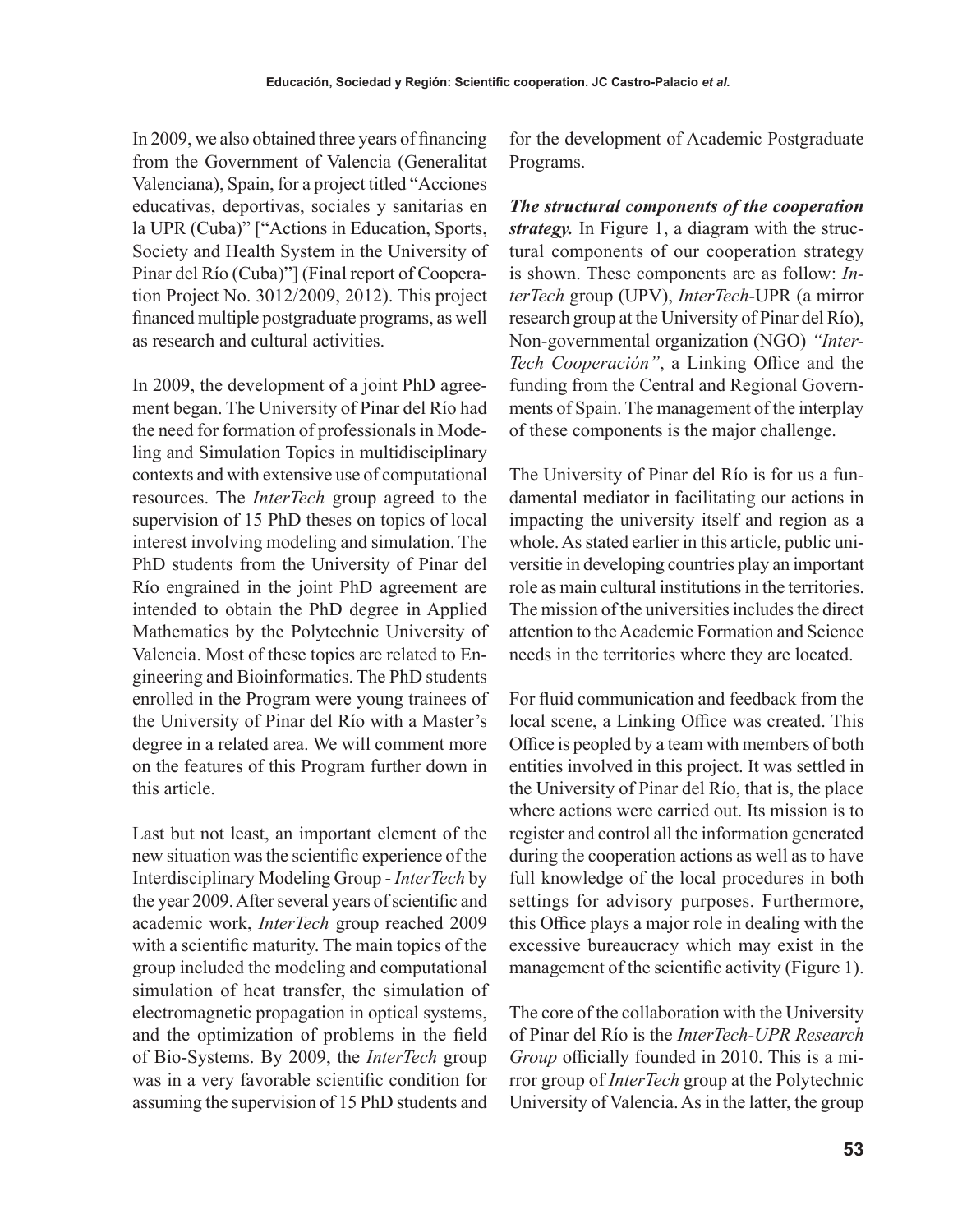

**Figure 1.** Structural components of our cooperation strategy.

at the University of Pinar del Río is based on modeling and simulation of multidisciplinary problems. It uses the same methods and methodologies as used by *InterTech* group in UPV but applying them to contexts relevant to the basic needs of the territory of Pinar del Río. This group was composed of the PhD students of the Academic Program alluded to above and by other professionals with experience in these topics. A fundamental issue was the selection of a local scientific leader having a strong background in simulation and modeling around whom the group was to be cored.

The existence of a group on modeling and simulation of engineering problems at the University of Pinar del Río provides the professionals of basic sciences of the University and the territory of Pinar del Río with new research roles. This is the case for Mathematicians, Physicists, Biologists,

and Informatics Engineers. This group is the first one on modeling and simulation created in this territory. As commented above, mathematical and computational modeling may contribute to assembling the different disciplines in a research group.

The funding of the cooperative activities came largely from the schemes for cooperation of the Government of Spain at both Central and Regional levels; in particular the Spanish Agency of International Cooperation for Development (AECID) and the local government of Valencia region (GVA). Some funding also came from schemes of the Polytechnic University of Valencia and the University of Valencia. It should be pointed out that these sources of funding were drastically decreased as the economic crisis of Spain unfolded.

In order to establish stability of funding for the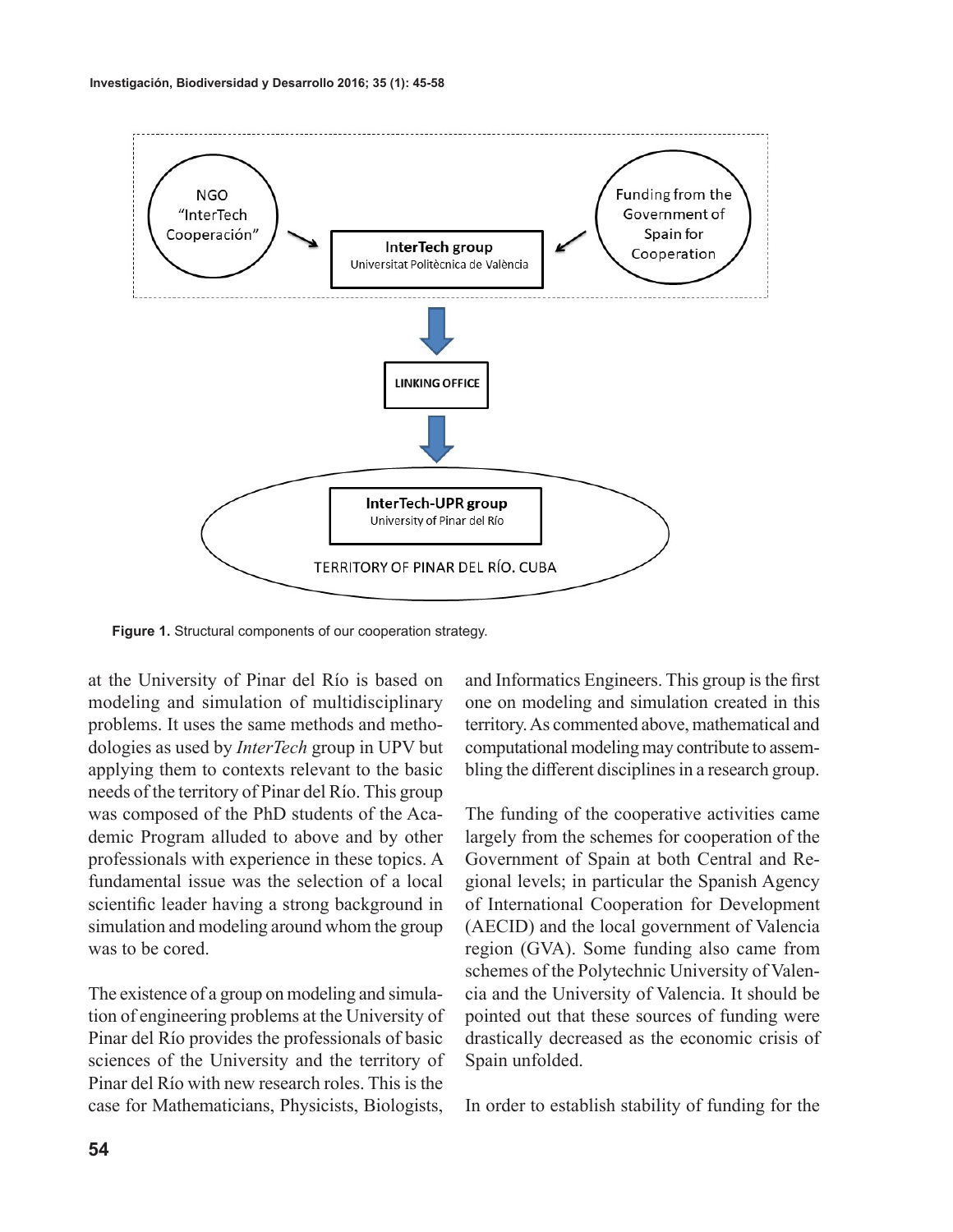cooperation, the non-governmental organization "*InterTech Cooperación*" was created. The NGO is made up of people who are committed to the aims of our cooperative actions and is based in Valencia City. Its main activity is the collection of funds by means of developing a great variety of sensitization activities. The work of this NGO has been crucial in stabilizing the financial aspects of our work.

## **Current results and prospective projects**

As aforementioned, one of in the previous section, one of the main cooperative actions was the opening of a joint PhD agreement for students of the UPR in 2009. A distinctive aspect here is that the PhD students perform most of their PhD research in Cuba. This fact prevents the PhD students from being disconnected from their activities as professors in training of the UPR. They undertake scientific stays with the *Inter-Tech* group of Valencia for periods of about three months per year. During these three months, they work in close contact with their supervisors and take the opportunity to review the most recent literature. When conducting their research in Cuba, they keep in close contact with the supervisors by email or any other communication means available nowadays. This is possible because modeling and simulations depend basically on scientific information, software and computer power. The PhD program is the core of the Cuban *InterTech* group which was founded in 2010. This group is a research structure officially recognized by the University of Pinar del Río.

Until now, 10 PhD theses have been successfully presented by Cuban PhD students in Valencia. The remainder of the initial intake of 15 is expected to complete in the next few years. This PhD program takes longer than the standard three years, but this is mainly due to the PhD students combining their doctoral research with their activities as staff of the University of Pinar del Río. An important feature of our program is that it incorporates new doctoral candidates in order to keep the number of 15 students in the program.

This increase in joint research activity leads to an increase of the number of publications. From 2009 to late 2018, 25 articles have been published in peer-reviewed journals and also in a wide spectrum of regional and national journals. These articles represent an important percentage of the total production of articles of the Faculty of Engineering of the University of Pinar del Río. This is a good measure of the scientific impact of the cooperative project. The significance of this development is clear in light of the fact that Cuban research mostly began to appear more often in international journals in the 1990s, after the collapse of the Soviet Union; before this, a culture of publishing in international journals hardly existed. Some of these aspects in the post-Soviet Union era are discussed by Takala and Piattoeva (2012).

While international publication is essential, the visibility of scientific output in the national context is also very important; therefore, it is necessary to publish the results in regional and national journals. Most developing countries do not have access to the major scientific journals. In the framework of our cooperation, several books containing local results were edited and published, with a Spanish ISBN number which makes the local work universally referenceable. Furthermore, as research activity has increased, not only publications and PhD theses but also participation in international conferences, international projects and networks have increased. All these facts impact enormously on the international visibility of the University of Pinar del Río.

Other outcomes include multiple academic courses such as Modeling and Simulation in Engineering, Scientific Software in Engineering Modeling, Science Communication and Writing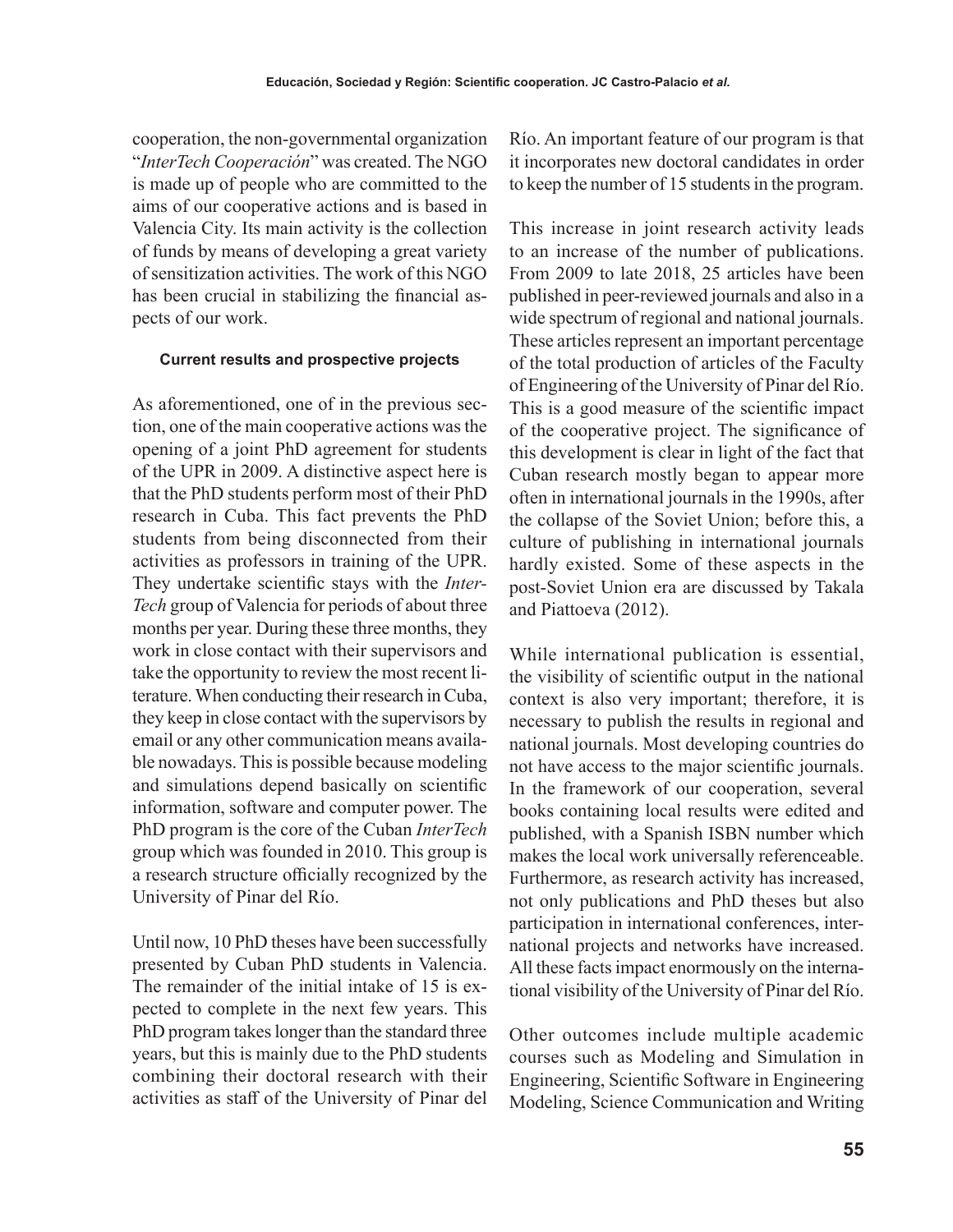of Scientific Articles, Search Tools in Scientific Databases, among others. An important part of the results of our cooperative activities in the period 2000-present coincide with those derived from the Cooperation project "Actions in Education, Sports, Society and Health System in the University of Pinar del Río (Cuba)" (GVA, 2009- 2012) which was already mentioned above. More details on the results can be found in the final report of the project from June 2012 (Final report of Cooperation Project N° 3012/2009, 2012).

# *Prospective projects*

*Possible foundation of a University Research Center on Modeling and Simulation.* As previously outlined, the PhD agreement development is the core of the *InterTech* group at the University of Pinar del Río (UPR). This group is a research structure officially recognized by this university. In coming years, as the scientific output and the number of graduates with PhD increase, this group should rank higher in organization and become a University Research Center on Modeling and Simulation, which is a more formal research structure of UPR with authority to fully manage research funds and organize postgraduate programs. This center is also expected to serve as a linking platform for further cooperation or networking interventions with Latin American countries.

The progress of the *InterTech* group at the University of Pinar del Río was designed to have two stages. First came the cooperation (*aid and support*) period characterized by important contributions from the Spanish actors in terms of infrastructure, such as donation of computers, professional computer software, and scientific literature. This basic infrastructure covers not only material infrastructure, but also scientific organization and basic scientific formation of the human resources.

Later on, the collaboration (equal exchange) would come; that is, a period when, local actors would start contributing. The intention is to work intensively on the cooperation period so as to enable the collaboration period to emerge as quickly as possible. In this way, the Spanish scientists would have extended their network of collaborators to a developing country. This is very welcome in times when a crisis in the scientific workforce arises.

By the end of the second stage, the group should meet the official requirements to become a University Research Center on Modeling and Simulation. Taking into account that the number of doctors will by then be adequate, the conditions would be created to carry out the *Master´s program in Mathematical Methods and Models in Interdisciplinary Research* which will be discussed in the next section.

*Master´s program in Mathematical Methods and Models in the Interdisciplinary Research*. An important project planned in the framework of this collaboration is the Master´s program in Mathematical Methods and Models in Interdisciplinary Research. This program was proposed by a set of researchers coming from the *InterTech* group of Valencia, the Cuban *InterTech* group and professors from the Technical University of Chocó (TUC), settled in Chocó, a region of the pacific coast of Colombia, and intended to be carried out in the TUC.

The idea is to employ the collaboration activities with Cuba as a launching platform to other Latin-American countries. The students of this Master's degree would come from the region of Chocó and other regions of Colombia. On the other hand, the academic staff of this program would count on the collaboration of several professors from the University of Pinar del Río and the Polytechnic University of Valencia.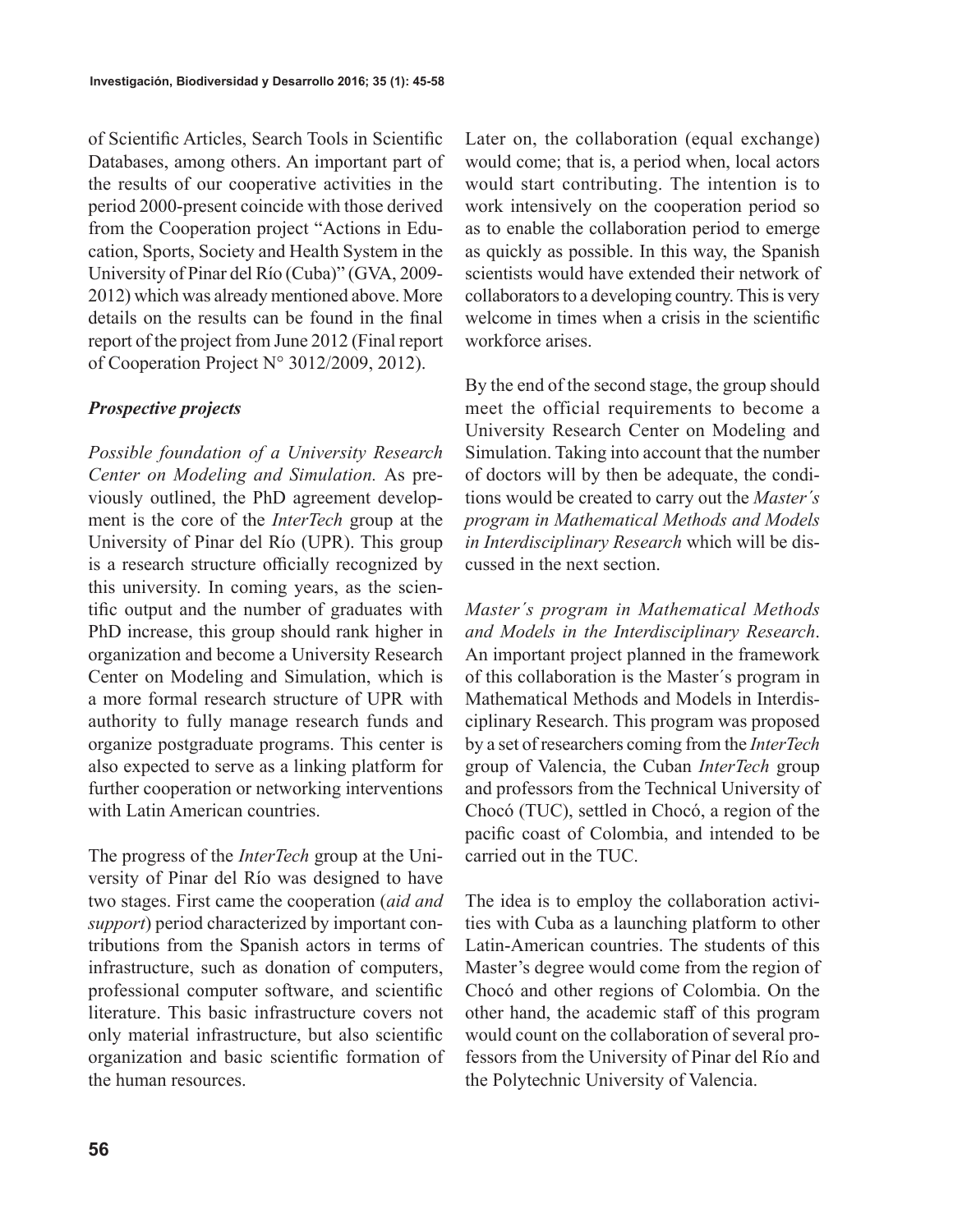This will be our first experience involving cooperation with two developing countries. The vast experience of Cuba in South-South cooperation and collaboration is a major advantage in this respect. Chisholm and Steiner-Khamsi (2009) discuss how South-South cooperation can be seen as a form of collective organization to carry out projects which will improve the position of the participating countries on a global scale. The networking framework for work of this nature is difficult to set up but once established it may contribute appreciably to the stability of the cooperation projects.

# **Conclusions**

The key aspects of the cooperation experience between the Interdisciplinary Modeling Group – InterTech at the Universitat Politècnica de València (UPV) and the Universitat de València (UVEG), Spain, and the University of Pinar del Río (UPR), Cuba from 1996 until present have been briefly outlined. For a clearer narrative, the whole period has been divided into stages which render visible the overall strategy. The structural elements of this strategy for developing a cooperation model have been discussed. In summary, the main contributions of this experience to the local setting are listed as follows:

- The foundation of a research group (*Inter-Tech*-UPR) in the University of Pinar del Rio was the core of the scientific cooperation. This group takes the tools of modeling and simulation developed by the homonymous group in the UPV and applies them with a multidisciplinary focus to problems related to the basic needs of the region. This group is an official scientific structure of the UPR, a status which confers some guarantee of its ongoing existence.
- The present possibility of doing research on Modeling and Simulation in developing countries opens new possibilities in these

countries.

- The *InterTech* group founded in the UPR was cored around a PhD program of 15 students who are young professors in training of this University. This PhD program is developed in a *sui generis* way that allows the PhD students to do research while simultaneously attend to their responsibilities as staff of the UPR. This is a distinctive feature of our strategy and seems to be suitable for the context of developing countries.
- Along with the increase in research activity, the number of publications and participations in international projects and conferences also increased. This is an important step towards increasing the visibility of the UPR in the international scientific scenery.
- A more indirect contribution is the increase in local scientific standards by the introduction of new researchers with PhD in Applied Modeling and Simulation who were trained in Europe.
- We should also mention that the community working on modeling and simulation in the territory of Pinar del Río has been considerably strengthened. This fact has allowed new research roles for the professionals of the basic sciences in the region in relation to the research topics of local interest.
- The possibility of involving several Latin-American countries in academic programs using Cuba as a linking platform is very interesting. Cuba is located in a very convenient geographical position between Europe and Latin America. Furthermore, the educational standard of Cuba is high compared to other countries of the region.

For us, 'Cooperation' in simple words means altruism, refers to the pleasant feeling experienced when the emotion of solidarity is shared and, after cooperation activities have been finished, is what remains in terms of long-lasting benefits for local people.